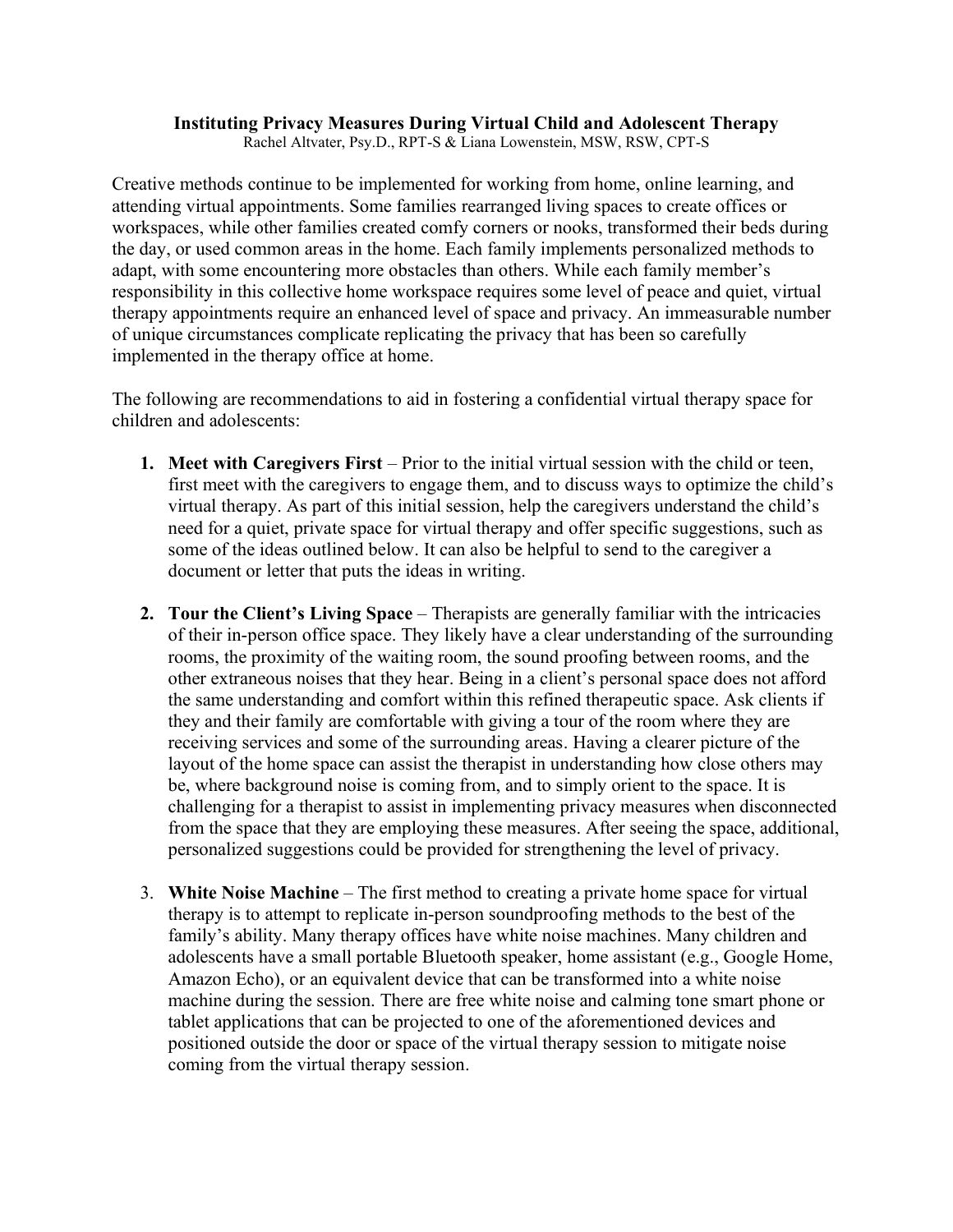- **4. Headphones**  Wearing headphones during the session minimizes background noise and keeps a portion of the session within the confines of those headphones. For ease of moving around the room, when available, Bluetooth headphones are recommended. When completing a nonverbal task, the direction provided by the therapist will not be heard by others within close proximity to the session. When engaging in verbal dialogue, children have the choice whether or not to respond at any given time if their privacy could be breached and they do not want to reply to something that they do not want others to hear. When they make the choice to not answer, nobody will know that a question was asked, so further questioning and discomfort after sessions about the topic will be avoided.
- **5. Messaging**  Most teletherapy platforms offer messaging options. Children and adolescents who are able to read and write can elect to respond to certain portions of therapeutic discussion or fully engage in the session via messaging. Messages within privacy compliant video platforms are protected, which make this a great alternative to verbal interactions. Therapists can ask certain questions and request for the client to type responses. Children and adolescents frequently use messenger to communicate and connect with friends, and sometimes this is a more comfortable and desirable method for engagement. In some instances, it is seemingly easier to disclose when the words can be typed instead of spoken.
- **6. Special Toy**  If siblings are interrupting or being overly noisy or disruptive during the client's virtual session, then the caregiver can provide that child with a quiet toy that can only be played with during their sibling's therapy time. The client should also get a special toy to play with after the session.
- **7. Provide Families with Creative Tasks**  Occupying others within the home with a creative task can assist in improving the privacy within the therapy session. The therapist instructs caregivers and sibling(s) to complete a specified connecting, therapeutic family activity in another area of the home to busy them, while also supporting family connection in the process. It is recommended that the activity is quiet enough to not disrupt or impede the therapy session but engaging enough to divert attention from the client's therapy appointment. Examples of directives include: "Draw a picture all together of something you're all looking forward to doing as a family, then at the end of the virtual session, present the drawing to me" or "Look through family photo albums together and talk about favorite memories."
- **8. Encourage Collective, Routine Self-Care Breaks**  Every human being needs self-care to augment mental and emotional wellness. Therapy is weekly self-care hour for the client. This presents an ideal time for the family to also engage in personal or collective self-care practices. Oftentimes, intentional self-care is not prioritized because time is limited and overextended in various areas of our lives. Therapists can encourage families to dedicate the child's therapy hour to tending to their own minds and bodies as well. Similar to the creative task, this allows the child to have uninterrupted, confidential time and space in session, while family members are also meeting their own self-care needs, when they otherwise would not dedicate this indispensable time to themselves. The